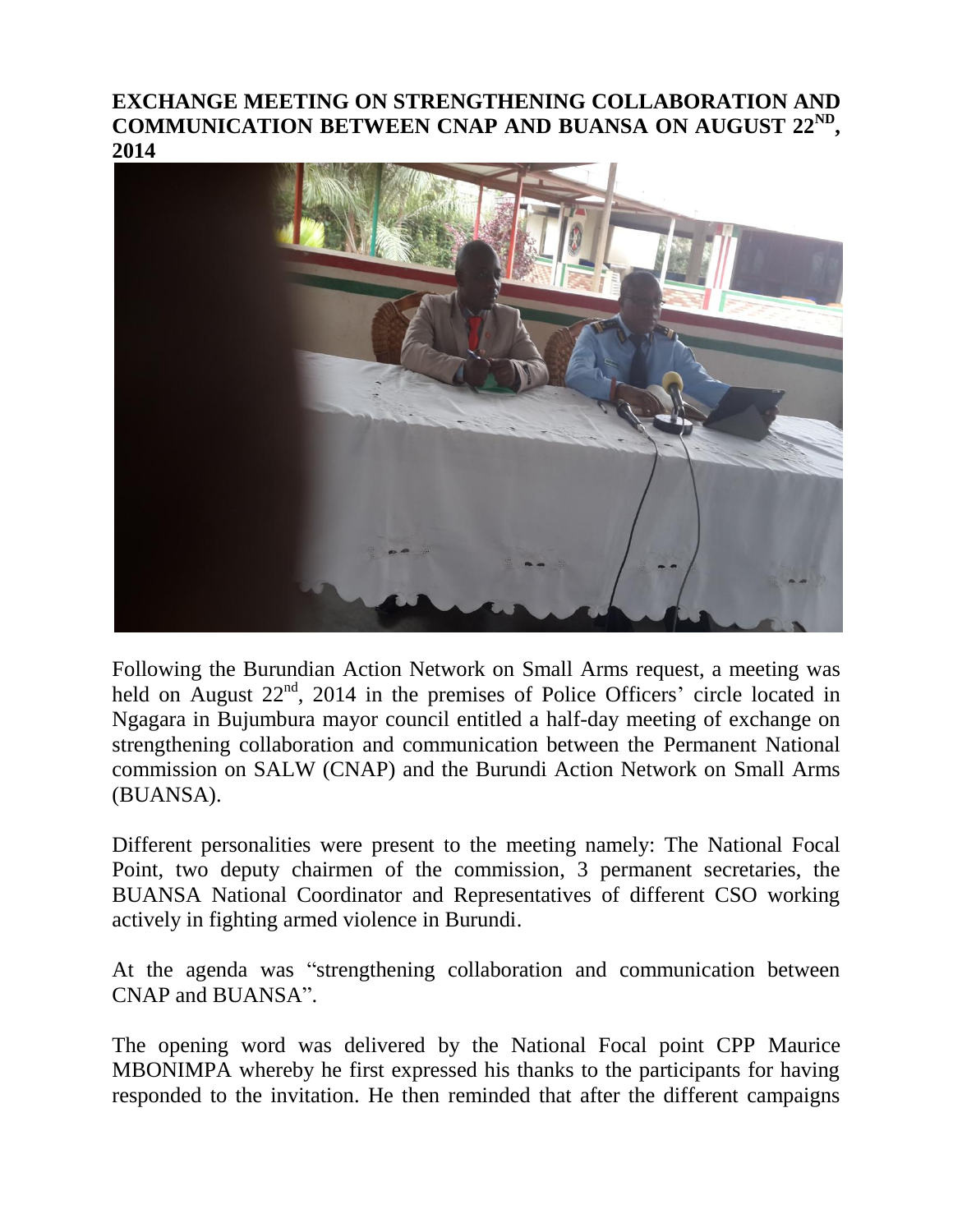organized to disarm the civil population, firearms still circulate within the population. He invited the participants to give out their contribution through sharing the various experiences lived by CSO in order to come up with a consent on how the disarmament process could be a real success.

In his intervention, the Burundian Action Network on Small Arms National Coordinator, Jean Claude SINZINKAYO, stated that the disarmament process started in 2006 by SCO. He continued showing that there are still many armed violence cases that are being noticed throughout the country for armed robbery and many killings using firearms are being reported hence the collaboration of the National Commission and CSO is paramount.

Before inviting the participants to speak, the NFP presented the actual facts concerning SALW. As far as the legal framework is concerned, Burundi has already set up SALW legislations. The government has already signed various conventions and treaties related to firearms.



Burundi has been the first to sign and implement those legislations and hence became the beneficiary of an Excellence Centre which is going to be built very soon.

The first intervening participant reminded that Burundi CSO collected firearms during the first campaign but the people who surrendered them never received any grant. He also stated that due to insecurity that has become an increasing problematic in DRC especially in southern Kivu where armed groups are found,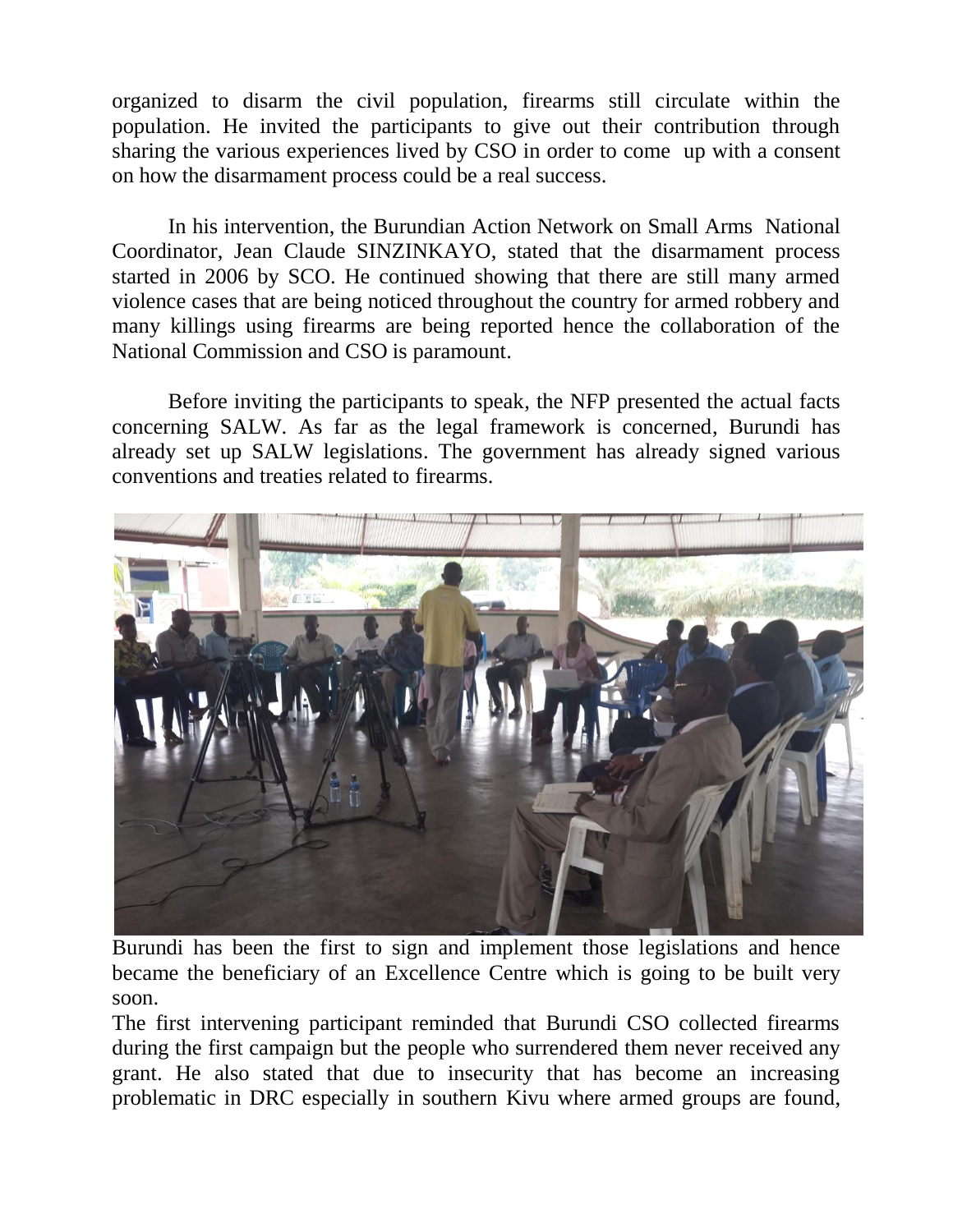there is still circulation of arms. He suggested that anybody who surrendered his armed receives an encouraging item and that the border be tightened.

The second intervention appreciated the initiative of the CNAP sitting together with CSO because it has been clear that all the instances that succeeded to the National Commission in charge of SALW Leadership never wanted to collaborate with Civil Society organizations.

He proceeded saying that in 2006 CSOs Collected a lot of firearms without giving anything in counterpart.

However in 2009 CNAP granted some material items as encouragement to those who surrendered them unfortunately those who surrendered them since 2006 received nothing of that kind.

He also deplored that in the past despite their contribution, the role of CSOs has never been taken seriously. He concluded pleading that those who surrendered their arms since 2006 be regularized.

The third person to intervene proposed that a group for the disarmament of the civil population be targeted and urged that the government makes a particular effort.

The following person saluted the initiative of sitting together with the CSOs and proposed that there be:

- A short-term action plan
- A permanent dialogue framework
- A denunciation program
- A program of disarming spirits.

The following intervention thanked the National Commission and proposed to associate the CSOs in all the disarmament programs, collaborate with the true partners and multiply such meetings.

Replying to the first series of questions the National Focal Point thanked all the intervening participants. He stated that everyone is responsible of security for it is impossible to provide a policeman for each household.

Concerning all the issues that had come up during the different interventions, he said the National Commission on SALW is conscious of the important role of the CSOs hence he invited everyone to bring in his contribution.

He formulated a wish that before the end of this year another meeting of that kind be held to discuss an action plan, which will allow every actor to fully play his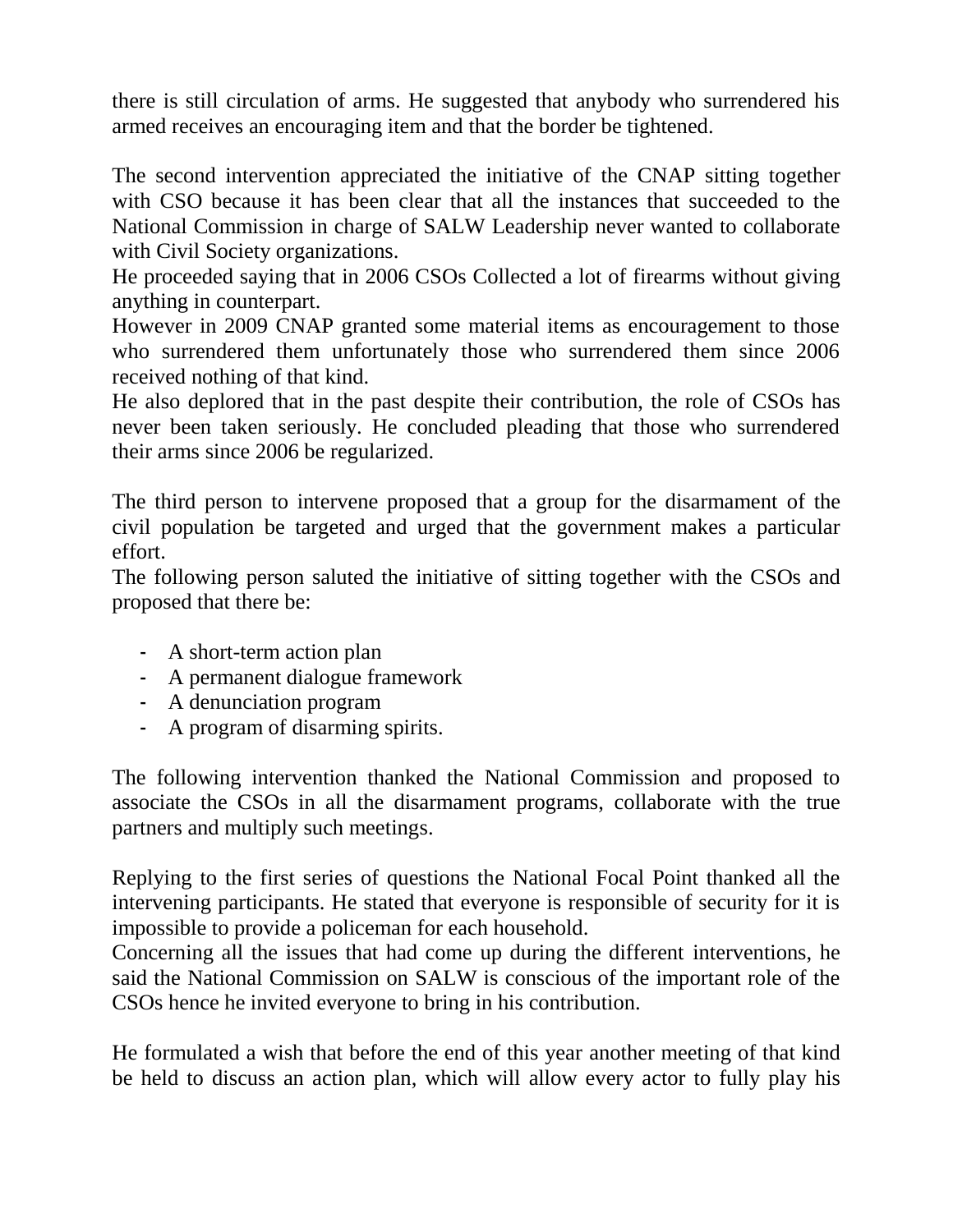role. In that perspective he wished that partnership with the CSOs could be strengthened.

Concerning the issue of the people who surrendered their arms between 2006 and 2009, he noted that it is important to analyze the facts in their proper time and promised to plan a sufficient time for another occasion in order to discuss about that issue once for all.

During the second series of questions, the intervening participants talked much about the role of women's integration are the disarmament process. Some organizations are investing in training the women in the knowledge and appropriation of their role in fighting armed violence and in Security Sector Reform. It was also suggested that the government foresee a budget to help the CSOs in their programs of reducing armed violence and insure a permanent communication with the SCOs and work in synergy with them to come up with an effective disarmament.

For that second series of questions, the National Focal Point reacted asserting that the women have an important role in disarmament process.

He also noticed that foreseeing a budget is an excellent thing but we must be realistic and understand financial difficulties the government is facing.

As for the relationship between CNAP and CSOs, in case of a misunderstanding the best solution is to come together and settle it together.